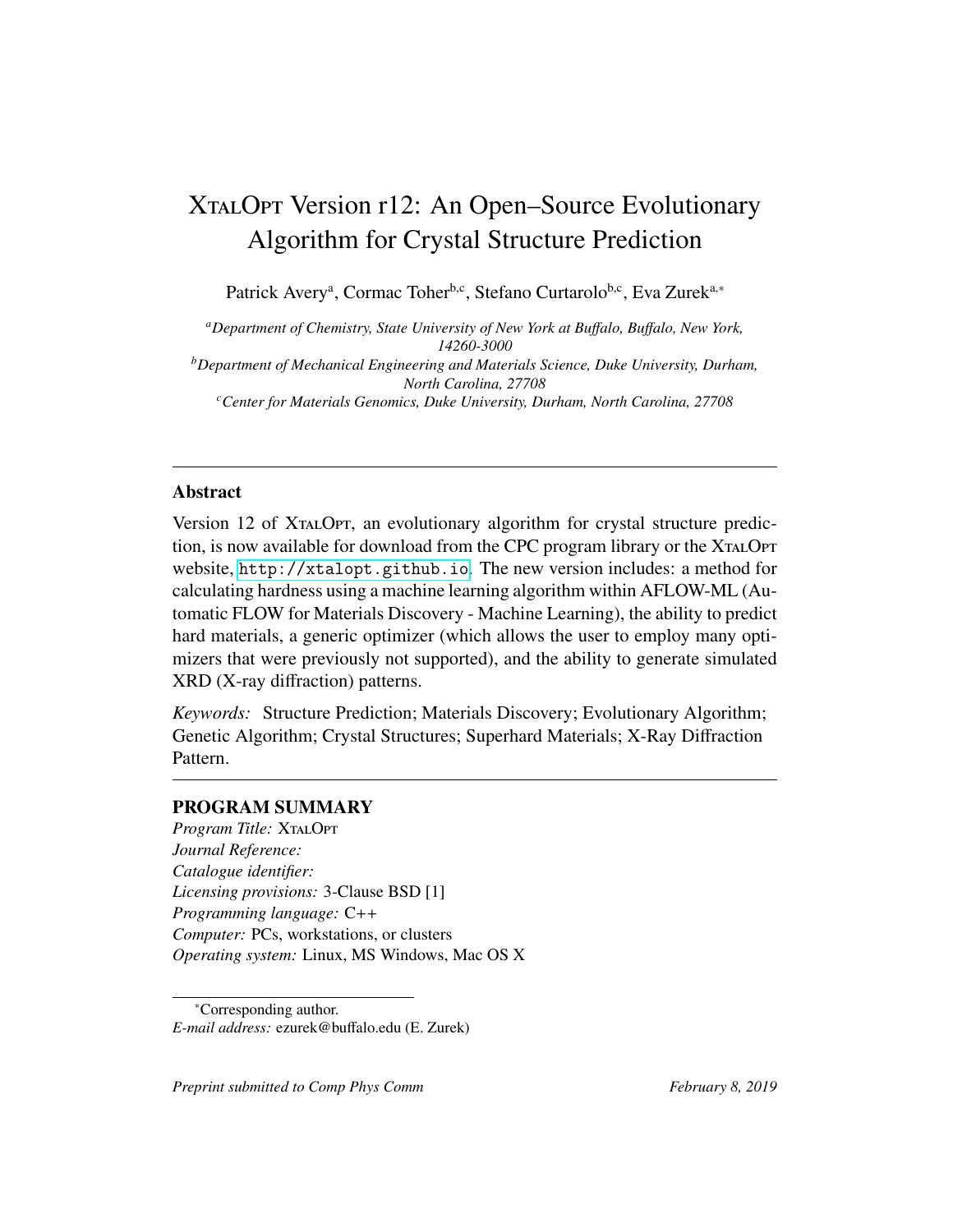*Keywords:* Structure Prediction; Materials Discovery; Evolutionary Algorithm; Genetic Algorithm; Crystal Structures; Superhard Materials; X-Ray Diffraction Pattern. *Classification:* 7.7

*External routines/libraries:* Qt [2], Qwt [3], Avogadro2 [4, 5] (optional), LIBSSH [6], OPEN BABEL [7, 8] (separate executable), ObjCRYST++ [9, 10] (separate executable), AFLOW-ML [11, 12] (through network), and an external program for optimizing the geometries of extended systems.

*Subprograms used:* PUGIXML [13], SPGLIB [14], XTALCOMP [15], RANDSPG [16]. *Nature of problem:* Computationally predicting stable and/or hard crystal structures given only their stoichiometry.

*Solution method:* Evolutionary algorithms (EAs), which use ideas from biological evolution, are optimization algorithms whose goal is to find the optimal solution for a problem that has many degrees of freedom. For *a priori* crystal structure prediction (CSP), EAs search to find the lattice parameters and atomic coordinates that, for example, minimize the energy/enthalpy or maximize the hardness. The XTALOPT EA for crystal structure prediction is published under the 3-Clause BSD License, which is an open source license that is officially recognized by the Open Source Initiative [17]. More information is available in the following publications: XTALOPT's original implementation [18], previous version announcements  $[19, 20, 21, 22]$ , manuscripts detailing the subprograms XTALOPT employs: XTALCOMP [23] and RANDSPG [24], and the XtalOpt website [25].

*Reasons for new version:* Since the release of XtalOpt version r11 in January 2018, the following changes have been made:

- Added a hardness calculation via AFLOW-ML (Automatic FLOW for Materials Discovery - Machine Learning).
- Added a hardness fitness function, which allows for the prediction of hard structures.
- Added a generic optimizer, which allows the user to employ many previously unsupported optimizers for minimizing the geometry of an extended system.
- Added the ability to generate a simulated XRD (X-Ray Diffraction) pattern.
- Added the ability to use different optimizers and queuing interfaces for each optimization step.
- Implemented various bug fixes.

*Summary of revisions:* The theoretical hardness of a crystal can now be automatically calculated during an XtalOpt run. The hardness is calculated through a linear relationship with the shear modulus (originally discovered by Teter [26]) as reported by Chen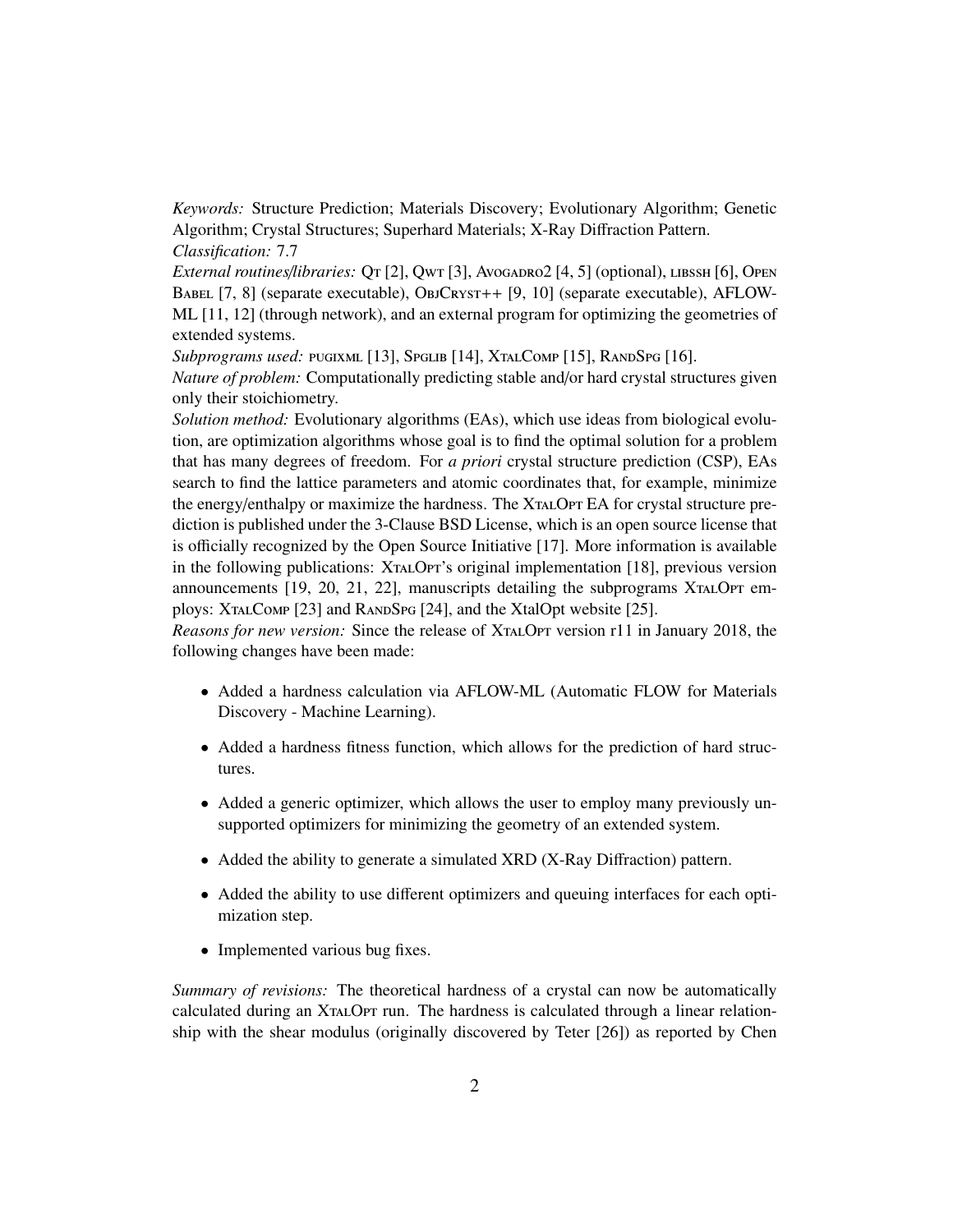[27]. The shear modulus is obtained via AFLOW-ML [11, 12], which employs a machine learning model trained with the AFLOW Automatic Elasticity Library (AEL) [28, 29]. As a result, the EA can employ a new fitness function, which attempts to minimize the enthalpy and maximize the hardness of the predicted structures. This facilitates the search for crystals that are both stable and hard. Additionally, a new generic optimizer was added that allows the user to employ optimizers that were previously not supported (ADF BAND [30] and ADF DFTB [31] are examples that we have thoroughly tested). The only caveat is that the rules for the generic optimizer, which are provided in the online tutorial, must be followed. Open BABEL [7, 8] is used to read the output of the generic optimizer. Because of the addition of an executable that uses  $O_{BJC>RYST++}$  [9, 10], a simulated XRD pattern of a crystal can now also be generated during a structure search. Finally, different optimizers and different queuing interfaces can now be used for each optimization step.

Acknowledgements: We acknowledge the ONR (N00014-16-1-2583) and the NSF (DMR-1505817) for financial support, and the Center for Computational Research (CCR) at SUNY Buffalo for computational support.

### *References:*

### [1] <https://opensource.org/licenses/BSD-3-Clause>

- [2] <https://www.qt.io/>
- [3] <http://qwt.sourceforge.net/>
- [4] <http://www.openchemistry.org/projects/avogadro2/>
- [5] M. D. Hanwell, D. E. Curtis, D. C. Lonie, T. Vandermeersch, E. Zurek, and G. R. Hutchison, J. Cheminformatics 4 (2012) 17, doi://10.1186/1758-2946-4-17
- [6] <http://www.libssh.org>
- [7] <http://openbabel.org>
- [8] N. M. O'Boyle, M. Banck, C. A. James, C. Morley, T. Vandermeersh, and G. R. Hutchison, J. Cheminformatics 3 (2011) 33, doi://10.1186/1758-2946-3-33
- [9] <https://github.com/vincefn/objcryst>
- [10] V. Favre-Nicolin and R. Cerny, J. Appl. Cryst. 35 (2002) 734-743, doi://10.1107/S0021889802015236
- [11] <http://aflow.org/aflow-ml/>
- [12] E. Gossett et al., Comput. Mater. Sci. 152 (2018) 134-145, doi://10.1016/j.commatsci.2018.03.075
- [13] <https://pugixml.org/>
- [14] <https://atztogo.github.io/spglib/>
- [15] <http://xtalopt.openmolecules.net/xtalcomp/xtalcomp.html>